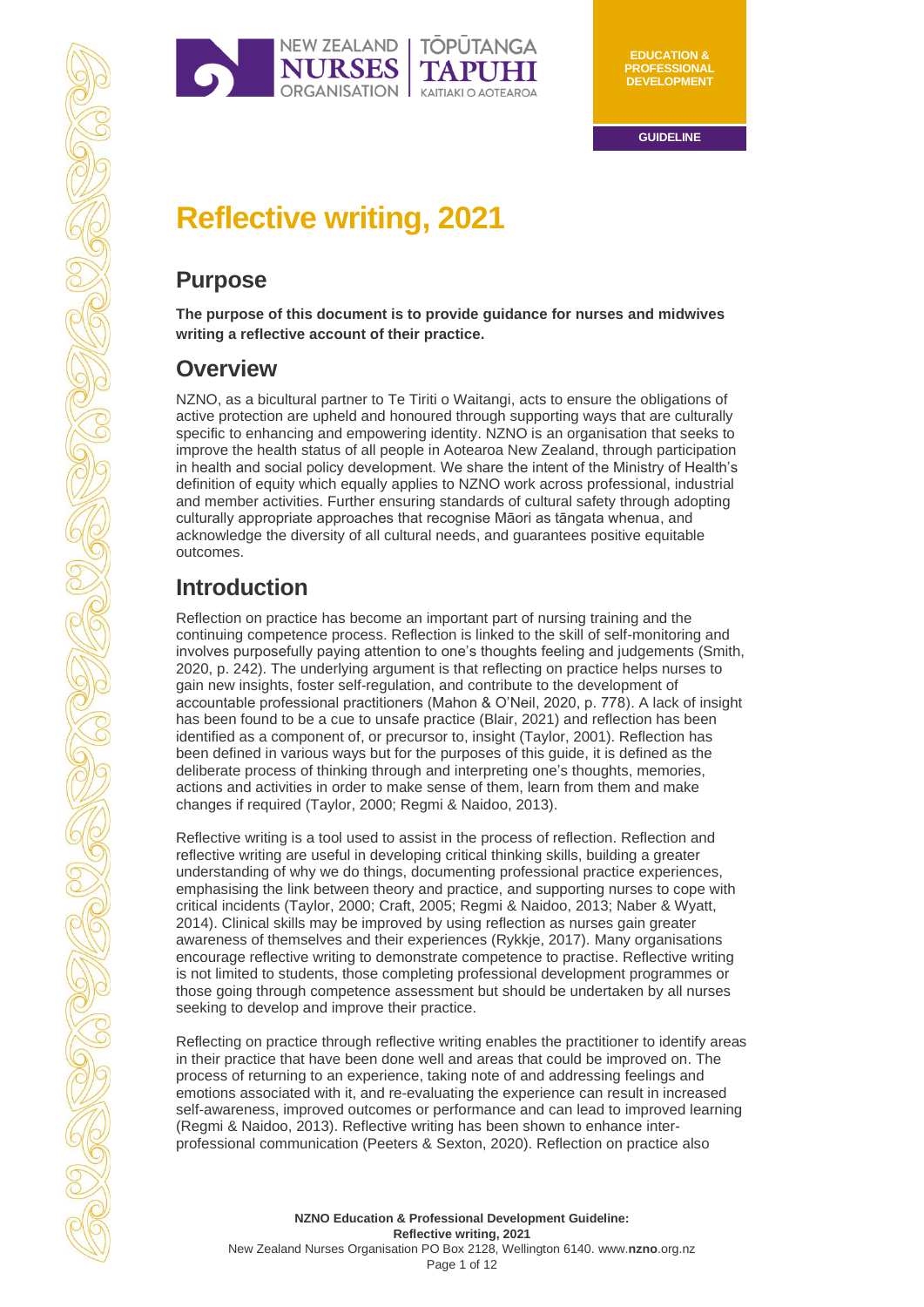supports learning and the development of self-awareness to deepen understanding and shape culturally safe practice (Fyers & Greenwood, 2016).

In this guideline we outline some approaches to reflective writing, provide links to useful resources and include some examples to help you on your way.

## **How to write reflectively**

There are several different frameworks or models that can be used to write reflectively. Popular models include Kolb's (1984) model of reflective learning, Gibb's (1988) reflective cycle, John's (2004) model of structured reflection and Borton's (1970) reflective framework. Summaries of these are located in appendix one.

Most of these frameworks outline a cyclical process of activities that must be completed in order. However, some writers have criticised reliance on a cyclical process as failing to recognise that reflection is an integrated and iterative process that occurs continuously, as an individual makes sense of the world (Regmi & Naidoo, 2013). Others suggest frameworks are useful for those requiring initial guidance on the process but caution that their use may limit the creativity of the individual and the importance of 'thinking outside the box' (Fowler, 2014).

Understanding cultural needs when engaging in reflective writing that considers outcomes of populations such as Māori, Pacific, Asian, requires adopting culturally specific values and principles (Brannelly, et al., 2014). Particularly when working with and supporting the representation of those particular communities, that is reflecting on and addressing the impacts on nursing care and protection in relation to the health consumer's age, ethnicity, culture, beliefs, gender, sexual orientation and/or disability (Haitana, et al., 2020).

Kaupapa Māori generates an explanation culturally grounded in relationships that recognises the embedded critical and decolonisation theories that often marginalise indigenous voices (Wilson et al., 2021). Considerations of te ao Māori (Māori world view) perspective requires applying a kaupapa Māori theory to reflective writing. The context of kaupapa Māori is a framework that asserts tino rangatiratanga (selfdetermination) through upholding and validating a cultural world view that is Māori (Pihama, 2001; Smith, 1999) and is a cultural prerequisite for asserting and establishing identity (Durie, 2008).

A key action to ensure critical analysis is undertaken with a te ao Māori perspective is utilising tikanga that validates and draws on the cumulative narratives of Māori. Furthermore, when applying a kaupapa Māori perspective there should be direct input from a kaupapa Māori expert (Kaumātua, iwi, hapū hauora member and cultural nursing, hauora advisor), and scholars, to guide and support the delivery of a kaupapa Māori approach. This will mitigate any risks of cultural miss-appropriation that often leads to many critiquing the construction of Māori knowledge (Smith, 1999).

Kaupapa Māori frameworks reflect several components that many define as elements that form a widespread collective theory. Learning outcomes that you benefit from when adopting a kaupapa Māori approach, ensure those you are engaging and seeking participation from will start by feeling a sense of inclusiveness and respect. Partly because in the first instance you operated knowing that the tikanga principle of whanaungatanga allowed for relationships to flourish and partnerships to grow. See Leonie Pihama, Linda Smith, Graham Smith discussions on Kaupapa Māori theory and methodology for further reading related to this [\(https://library.nzfvc.org.nz/cgi](https://library.nzfvc.org.nz/cgi-bin/koha/opac-search.pl?q=se,phr:%22Kaupapa%20M%C4%81ori%20Online%20series%22)[bin/koha/opac-](https://library.nzfvc.org.nz/cgi-bin/koha/opac-search.pl?q=se,phr:%22Kaupapa%20M%C4%81ori%20Online%20series%22)

[search.pl?q=se,phr:%22Kaupapa%20M%C4%81ori%20Online%20series%22\)](https://library.nzfvc.org.nz/cgi-bin/koha/opac-search.pl?q=se,phr:%22Kaupapa%20M%C4%81ori%20Online%20series%22)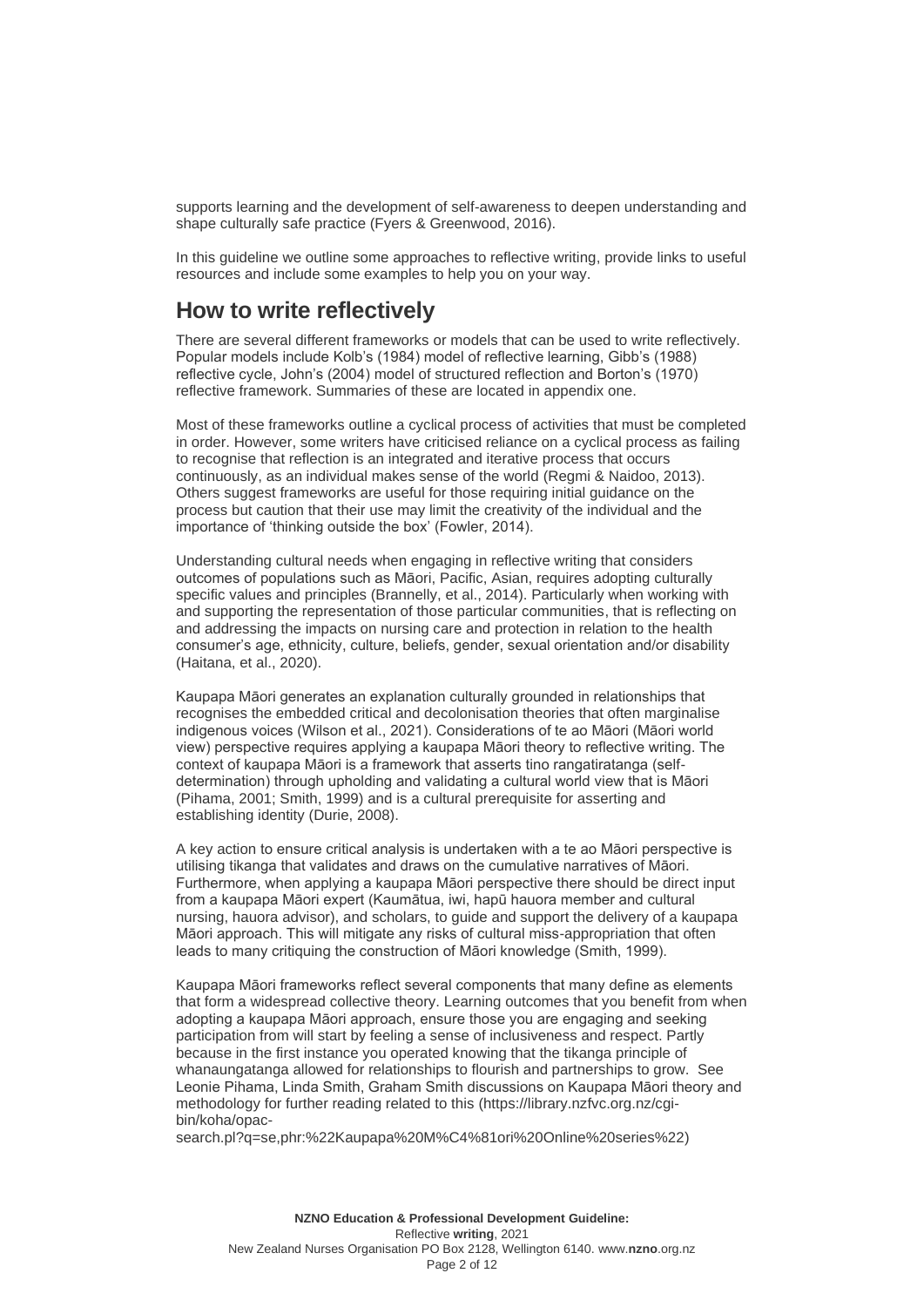To lead with a kaupapa Māori approach to reflective writing means you are considering the cultural value in upholding the partnering of Te Tiriti o Waitangi, through establishing mutual benefits and understanding. Please seek advice from appropriate person(s) and a cultural advisor within in your region and NZNO when considering using this approach.

Given the purpose of this document is to provide nurses and midwives with an easy approach to writing a reflection, we have based our model on the four generic steps involved in any reflective framework. These are:

- > description
- assessment
- evaluation
- > action

A series of "prompt" questions at each step can guide the nurse or midwife as they frame their work. The prompt questions included in the diagram below are drawn from the models in appendix one and can be used in the reflective writing process. Remember, they are a guide only and you do not have to answer all of them – some may not be appropriate for your situation. Appendix two lists the prompt questions and starter sentences in bullet point format.



# **A Tool for Reflective Writing**

# **Professional practice in reflective writing**

Nurses and midwives undertaking reflective writing must be aware of their professional responsibilities in relation to this practice. It is important that patients cannot be identified from reflective writing and NZNO recommends nurses and midwives read the

**NZNO Education & Professional Development Guideline:** Reflective **writing**, 2021 New Zealand Nurses Organisation PO Box 2128, Wellington 6140. www.**nzno**[.org.nz](http://www.nzno.org.nz/) Page 3 of 12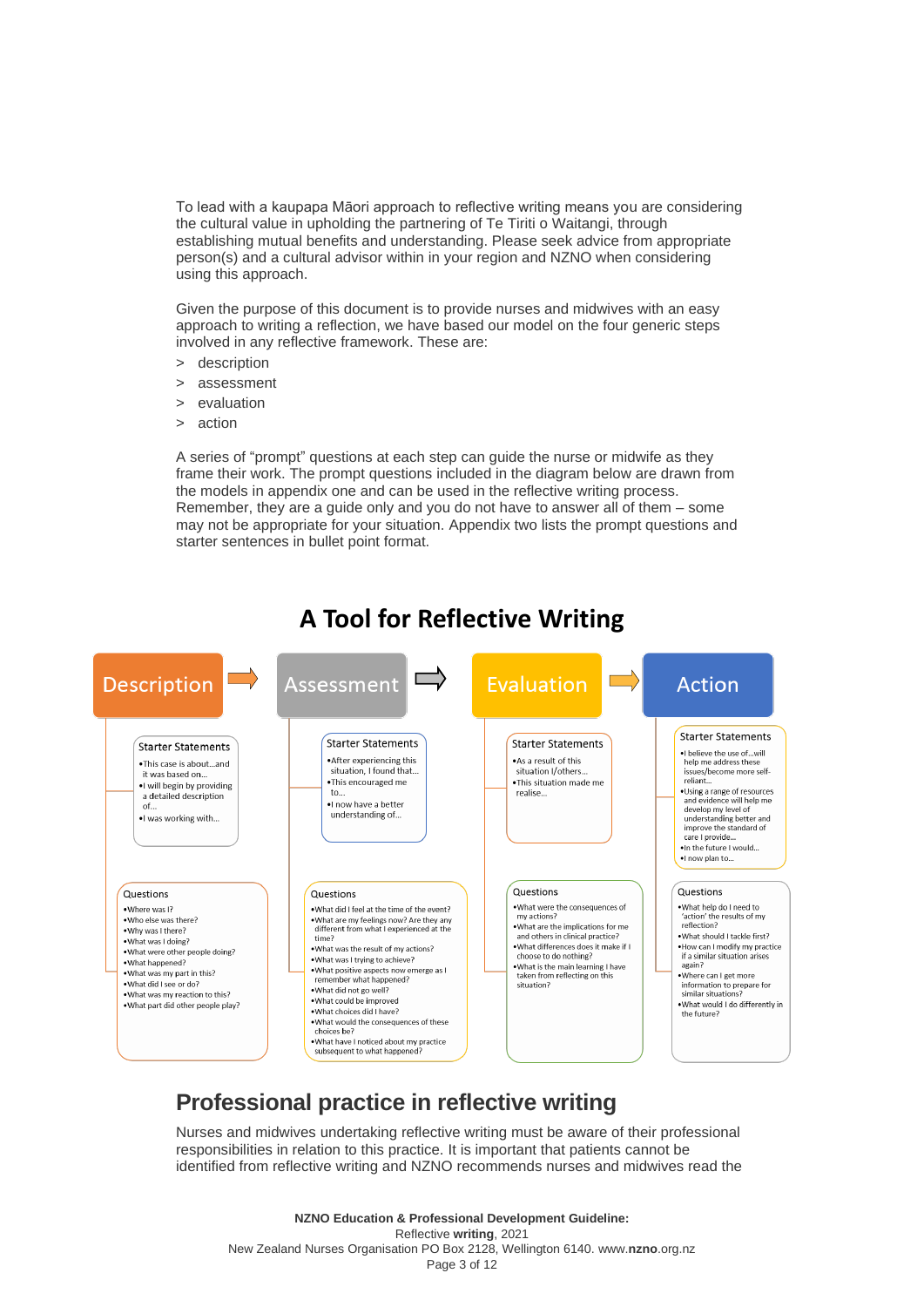NZNO *Guidelines on Privacy, Confidentiality and Consent in the Use of Exemplars of Practice and Journaling*. These guidelines outline the responsibilities of the nurse or midwife in terms of confidentiality, privacy, and consent.

Carefully consider the purpose of your reflection and who the intended audience is. If you are writing a reflection for a professional development portfolio, the purpose is to demonstrate competent (and above) practice. If you are writing a reflection for a competence review process on the other hand, it is important you demonstrate taking responsibility for poor practice and what you might do differently. Nurses Should seek professional advice before submitting a reflection to a regulatory authority review panel.

A nurse or midwife reading another's reflective writing must be aware of their responsibilities if they identify practice that puts a person at risk. Reflective writing should be a learning experience and if the reader sees the need to address an identified issue with the writer, it is important to do this sensitively. It is possible elements in the written material that may indicate unsafe practice do not include the full context, and it is important this is clarified and discussed.

# **Useful online resources**

- > <https://www.youtube.com/watch?v=QoI67VeE3ds>
- > [http://www.nottingham.ac.uk/nmp/sonet/rlos/placs/critical\\_reflection/models/index.ht](http://www.nottingham.ac.uk/nmp/sonet/rlos/placs/critical_reflection/models/index.html) [ml](http://www.nottingham.ac.uk/nmp/sonet/rlos/placs/critical_reflection/models/index.html)

# **Examples of reflective writing**

See appendix three for an example of reflective writing. The example is based on a medication-related incident in an aged-care facility and is an example of a reflection submitted as part of a competence review process. This example is linked directly to the four-stage model outlined above.

Two further useful examples – this time of student reflections – can be found here:

- > [https://www.brookes.ac.uk/students/academic-development/online](https://www.brookes.ac.uk/students/academic-development/online-resources/reflection/)[resources/reflection/](https://www.brookes.ac.uk/students/academic-development/online-resources/reflection/)
- > [http://uk.sagepub.com/sites/default/files/upm](http://uk.sagepub.com/sites/default/files/upm-binaries/54814_Example_reflective_essay.pdf)[binaries/54814\\_Example\\_reflective\\_essay.pdf](http://uk.sagepub.com/sites/default/files/upm-binaries/54814_Example_reflective_essay.pdf)

Finally, some useful reflections can be found on the internet. Here are some examples:

- > <https://workingwellsolutions.com/reflection-gibbs-model-applied-example/>
- > <https://www.nursinginpractice.com/professional/how-to-reflect-on-your-practice/>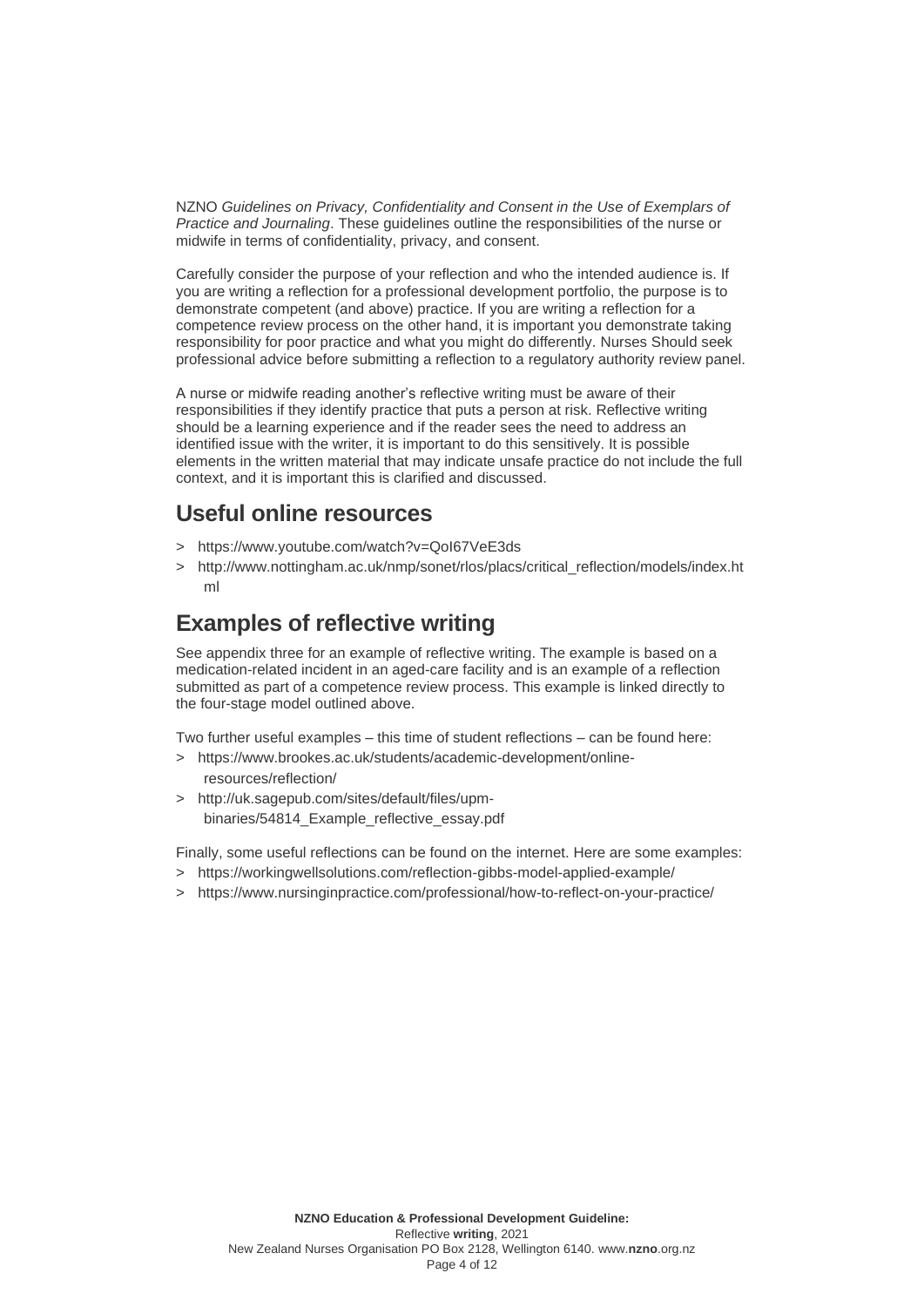

# **References**

- Blair, W. (2021). Nurses recognition and response to unsafe practice by their peers. Thesis in fulfilment of the Degree of Doctor of Philosophy. University of Newcastle.
- Brannelly, T., Boulton, A., & Te Hiini, A. (2013). A Relationship Between the Ethics of Care and Māori Worldview—The Place of Relationality and Care in Māori Mental Health Service Provision. Ethics and Social Welfare,  $7(4)$ , 410-422.
- Craft, M. (2005). Faculty forum. Reflective writing and nursing education. *Journal of Nursing Education, 44*(2), 53-57.
- Durie, M. (2008). The Wunderly Oration 2007. Indigenous responses to health and disease: principles, goals and pathways. Internal Medicine Journal, 38(5), 368- 373.
- Fowler, J. (2014). Written communication: From staff nurse to nurse consultant part 6: Reflective writing. *British Journal of Nursing, 23*(20), 1092-1092. doi:10.12968/bjon.2014.23.20.1092
- Fyers, K., & Greenwood, S. (2016). Cultural safety: developing self-awareness through reflective practice. Nursing review Series, Practice, People & Policy, [https://healthcentral.nz/cultural-safety-developing-self-awareness-through](https://healthcentral.nz/cultural-safety-developing-self-awareness-through-reflective-practice/)[reflective-practice/](https://healthcentral.nz/cultural-safety-developing-self-awareness-through-reflective-practice/)
- Haitana, T., Pitama, S., Cormack, D., Clarke, M., & Lacey, C. (2020). The Transformative Potential of Kaupapa Māori Research and Indigenous Methodologies: Positioning Māori Patient Experiences of Mental Health Services. *International Journal of Qualitative Methods*. <https://doi.org/10.1177/1609406920953752>
- Huria, T., Cuddy, J., Lacey, C., & Pitama, S. (2014). Working with racism: A qualitative study of the perspectives of Māori (indigenous peoples of Aotearoa New Zealand) registered nurses on a global phenomenon. Journal of Transcultural Nursing, 25(4), 364-372.
- Naber, J., & Wyatt, T. (2014). The effect of reflective writing interventions on the critical thinking skills and dispositions of baccalaureate nursing students. *Nurse Education Today, 34*(1), 67-72. doi:10.1016/j.nedt.2013.04.002
- Peeters, M. J., & Sexton, M. E. (2020). Use of reflective writing within interprofessional e3ducation: a mixed-methods analysis. *Journal of Interprofessional Care, 34*(3), 307-314.<https://pubmed.ncbi.nlm.nih.gov/31525128/>
- Pihama, L. (2001). *Mana wahine as a Kaupapa Māori theoretical framework.* Unpublished Doctor of Philosophy in Education, University of Auckland, Auckland.
- Ratima, M., Brown, R., Garrett, N., Wikaire, E., Ngawati, R., Aspin, C., & Potaka, U. (2007). *Strengthening Māori participation in the New Zealand health and disability workforce*. Medical Journal of Australia, 186(10).
- Ramsden, I. (2002). Cultural safety and nursing education in Aotearoa and Te Waipounamu. (Doctoral dissertation), Massey University, Palmerston North, New Zealand.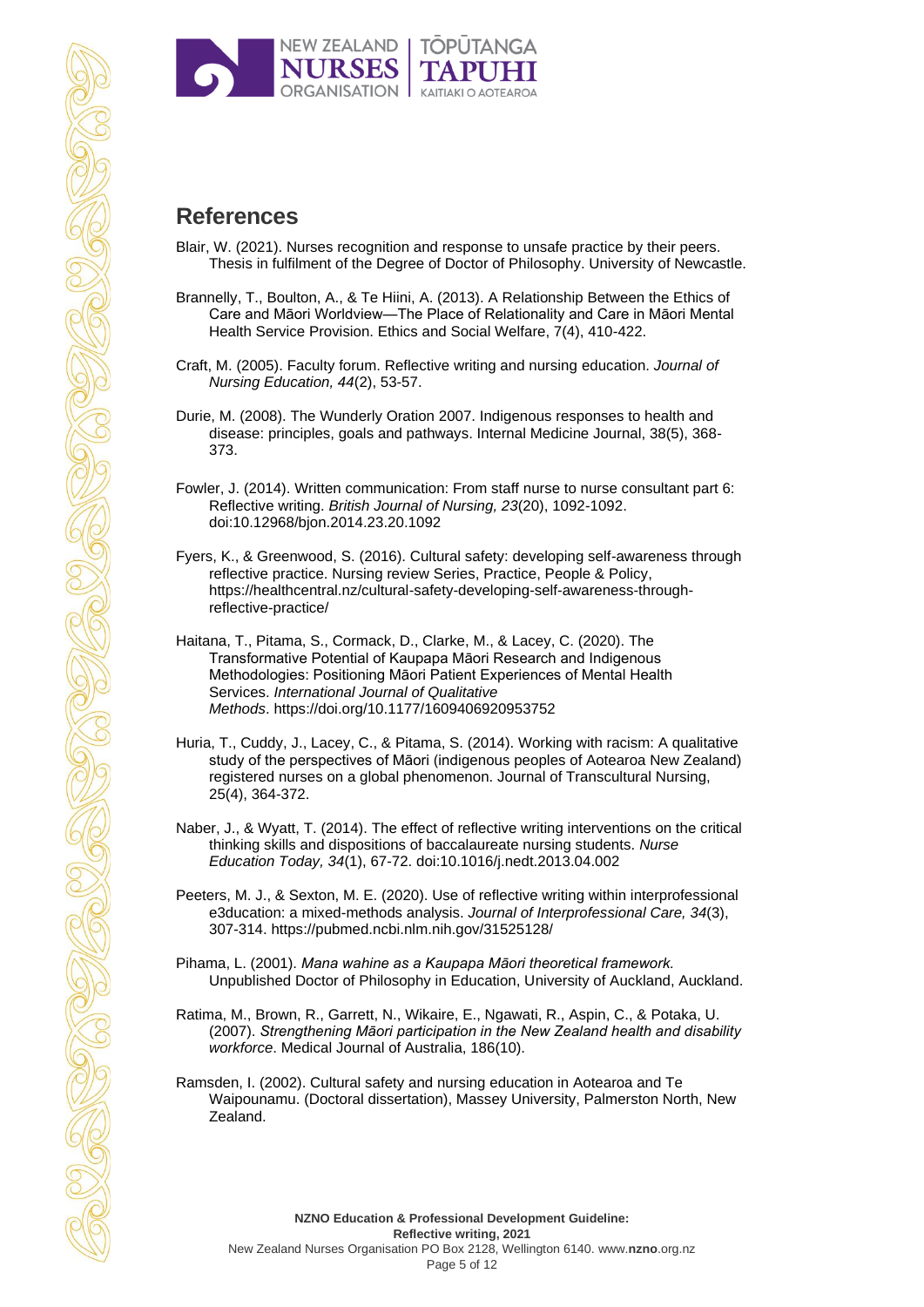- Ramsden, I., & Erihe, L. (1988). Our culture is our health. New Zealand Nursing Journal, 82(4), 3–6.
- Ratima, M. (2001). Kia urūru mai a hauora: Being healthy, being Maori: Conceptualising Maori health promotion. (Unpublished Doctoral dissertation), Otago University, Dunedin, New Zealand.
- Ratima, M. (2010). Maori health promotion a comprehensive definition and strategic considerations. Auckland, New Zealand: Health Promotion Forum.
- Ratima, M., Durie, M., & Hond, R. (2015). Māori health promotion Promoting health in Aotearoa New Zealand (pp. 42–63). Dunedin, New Zealand: Otago University Press.
- Regmi, K., & Naidoo, J. (2013). Understanding the process of writing papers reflectively. *Nurse Researcher, 20*(6), 33-9.
- Rykkje, L. (2017). The tacit care knowledge in reflective writing a practical wisdom. *International Journal of Practice Development 7 (suppl) (5). <https://www.fons.org/library/journal/volume7-suppl/article5>*
- Smith, L. T. (1999). *Decolonising Methodologies: Research and Indigenous Peoples.* Dunedin: University of Otago Press.
- Taylor, B. (2000). *Reflective practice: A guide for nurses and midwives*. St Leonards, NSW, Australia: Allen & Unwin.
- Taylor, B. (2001). Identifying and transforming dysfunctional nurse–nurse relationships through reflective practice and action research. International Journal of Nursing Practice, 7(6), 406–413.
- Wilson, D., Mikahere-Hall, A., & Sherwood, J. (2021) Using indigenous kaupapa Māori research methodology with constructivist grounded theory: generating a theoretical explanation of indigenous women's realities, International Journal of Social Research Methodology, DOI: [10.1080/13645579.2021.1897756](https://doi.org/10.1080/13645579.2021.1897756)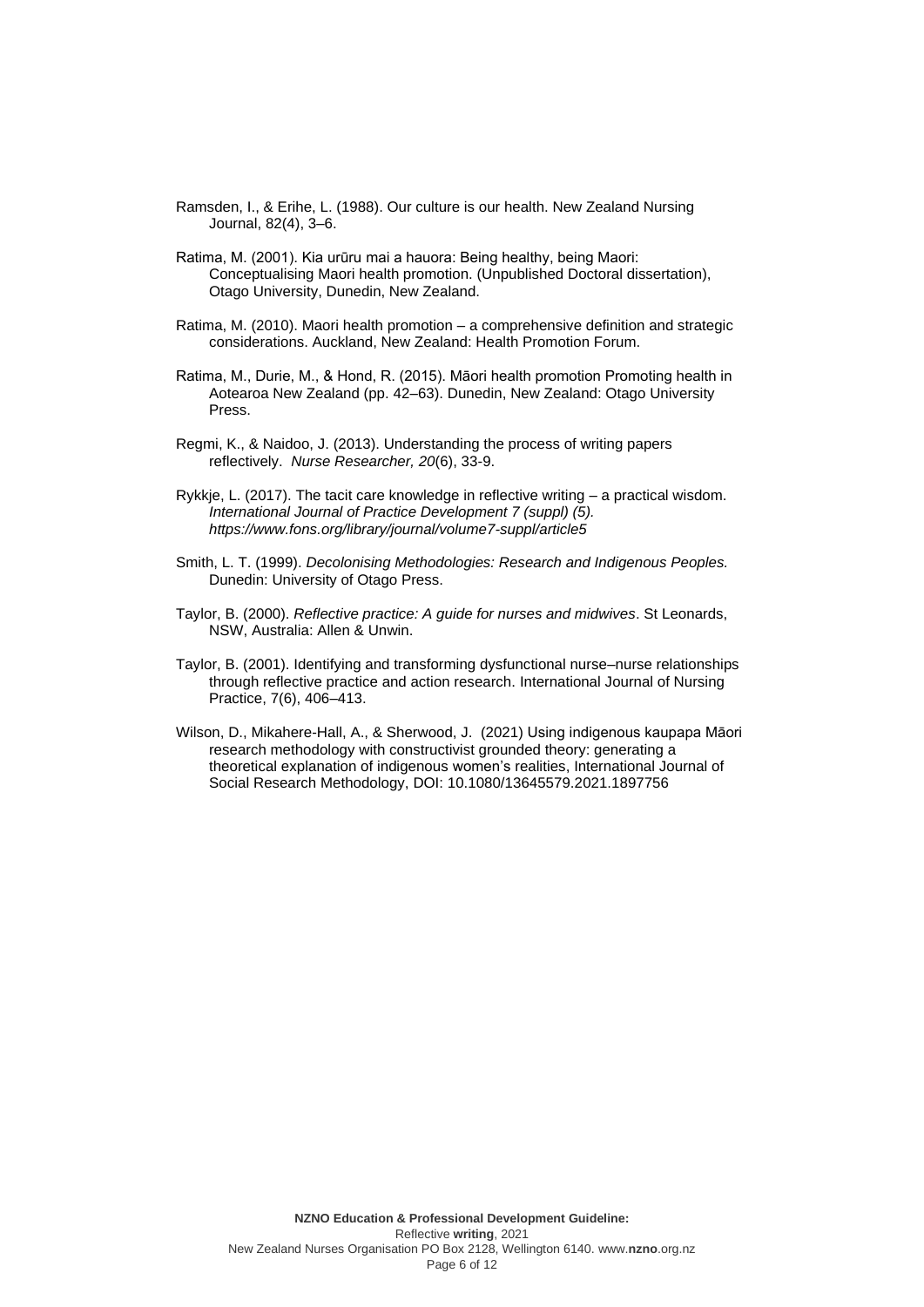

# **Appendix 1**

### Common reflective frameworks **Framework Primary Characteristics** > Also known as the "what, so what, now what", framework. Borton's (1970) > Useful for beginning practitioners reflective framework Borton's (1970) reflective framework What? **Now** So  $what?$ what  $\widehat{\cdot}$ > Recognises the principles of 'adult learning' Kolb's (1984) Highlights continuous learning and acknowledges that new model of knowledge is often gained through experience in practicereflective learning **Concrete Experience** (doing / having an experience) **Active Reflective Experimentation Observation** (planning / trying out (reviewing / reflecting what you have learned) on the experience) **Abstract Conceptualisation** (concluding / learning from the experience)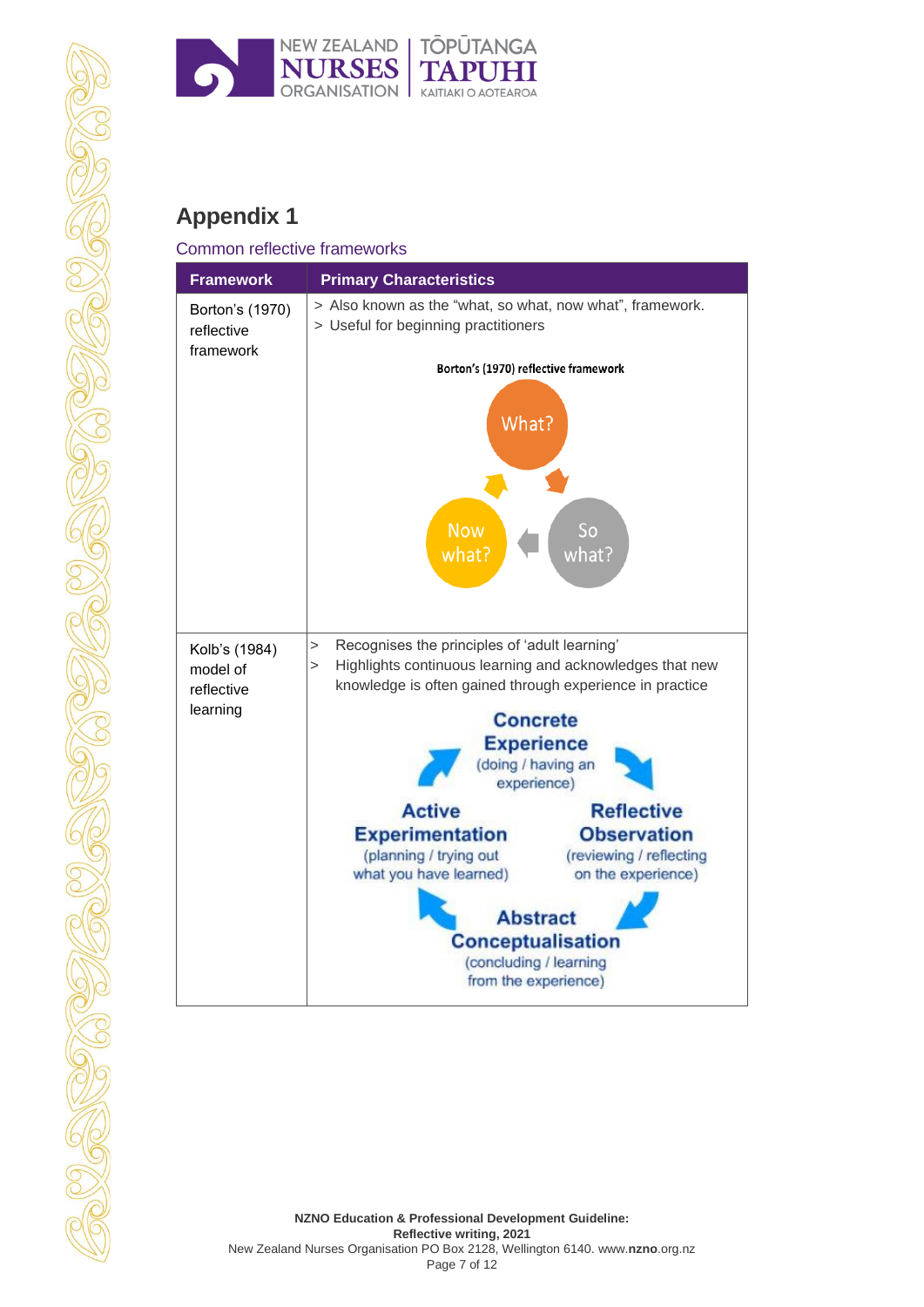

(Regmi & Naidoo, 2013; Craft, 2005; Fowler, 2014; Taylor, 2000)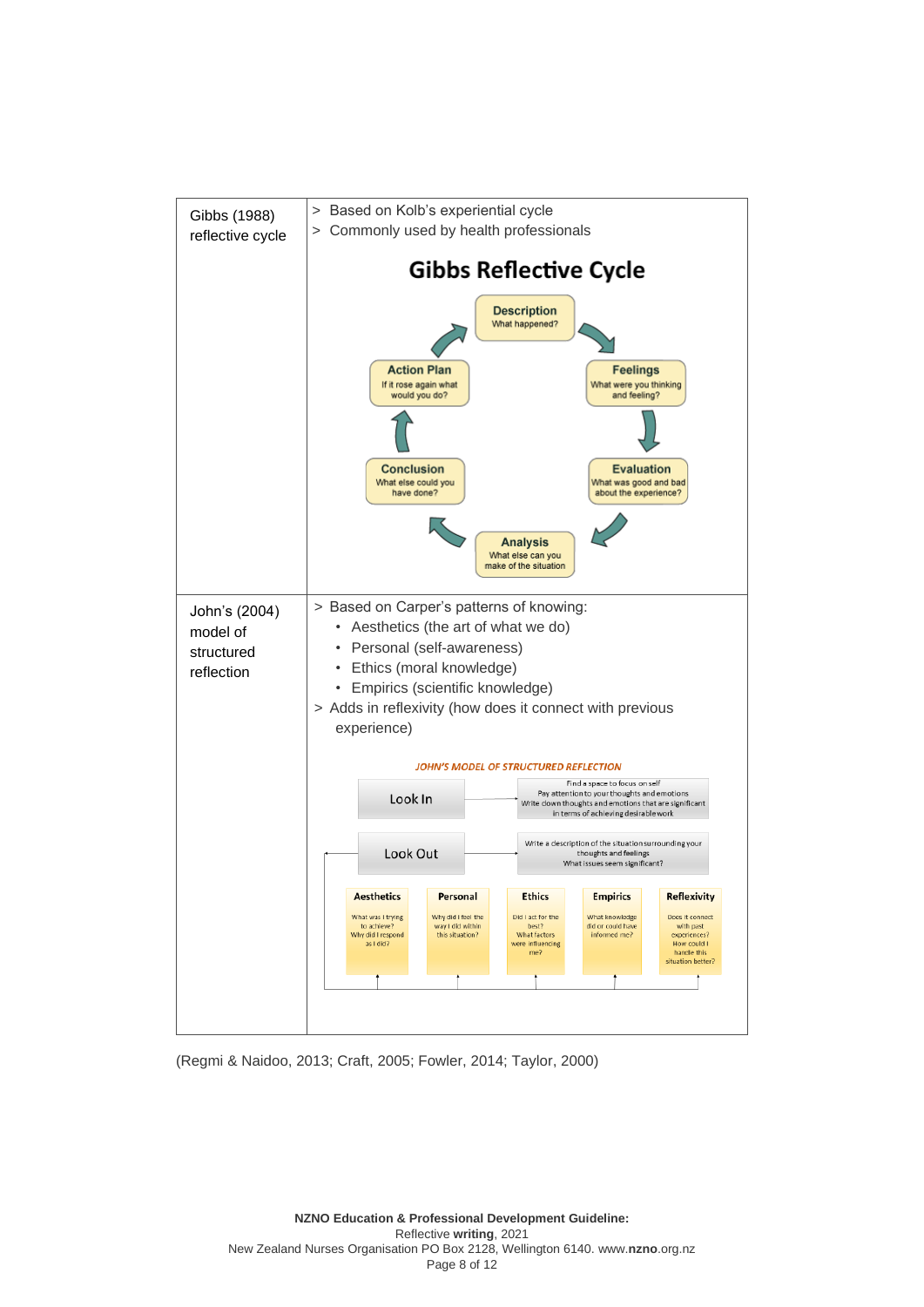# **Appendix 2**

### **Description**

Where was I? Who else was there? Why was I there? What was I doing? What were other people doing? What happened? What was my part in this? What did I see or do? What was my reaction to this? What part did other people play?

### Starter statements

This case is about…and it was based on… I will begin by providing a detailed description of… I was working with…

### Assessment

What did I feel at the time of the event? What are my feelings now? Are they any different from what I experienced at the time? What was the result of my actions? What was I trying to achieve? What positive aspects now emerge as I remember what happened? What did not go well? What could be improved? What choices did I have/what else could I have done? What would the consequences of these choices be? What have I noticed about my practice subsequent to what happened?

### Starter statements

During this situation, I felt… I know feel… The things that went well were… The things that did not go well were…

### **Evaluation**

What were the consequences of my actions? What are the implications for me and others in clinical practice? What difference does it make if I choose to do nothing? What is the main learning I have taken from reflecting on this situation?

### Starter statements

As a result of this situation I/others… This situation has made me realise… If this situation arose again I would…

### **Action**

What help do I need to 'action' the results of my reflection? What should I tackle first? How can I modify my practice if a similar situation arises again? Where can I get more information to prepare for similar situations? What would I do differently in the future?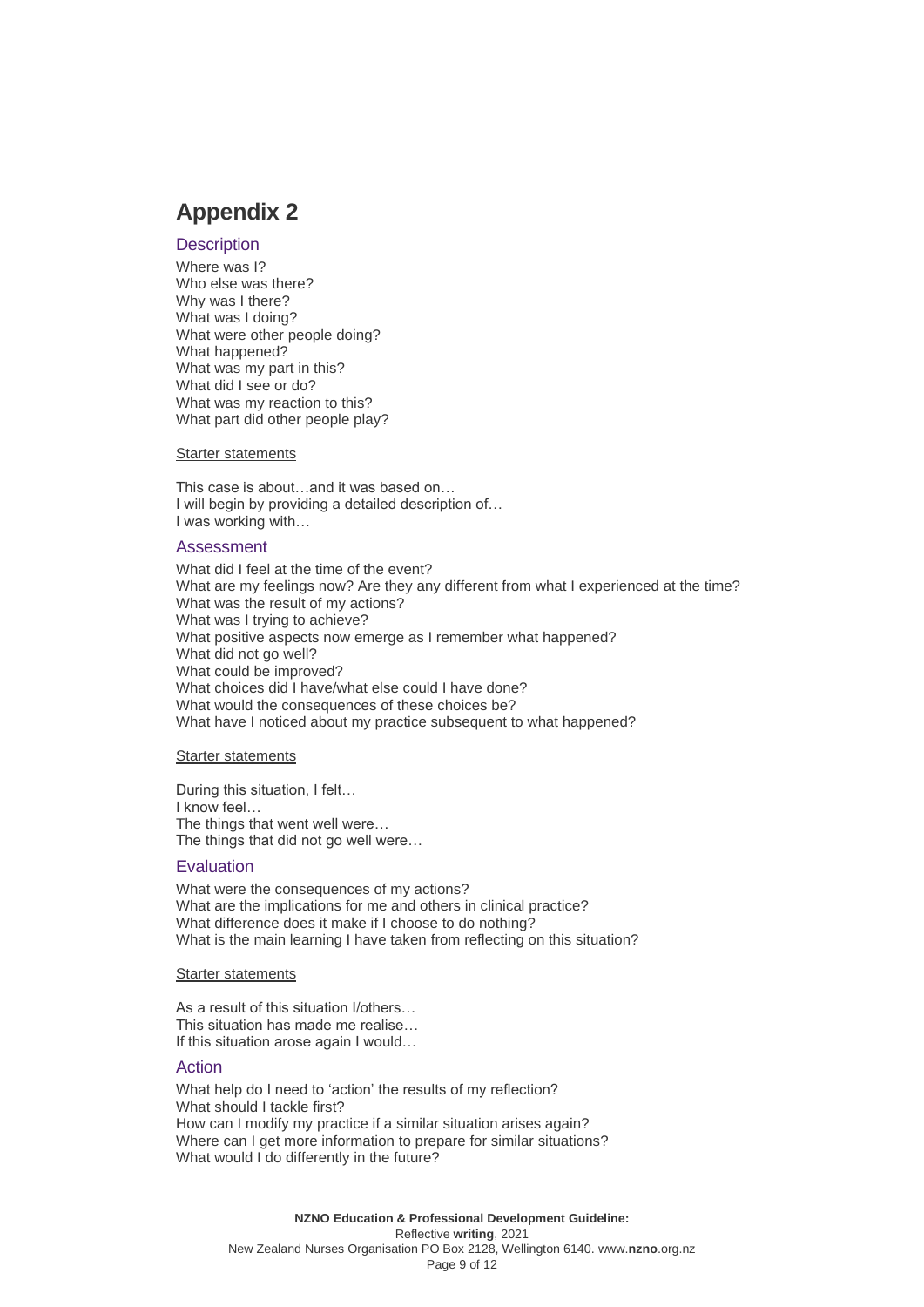### **Starter statements**

 $\overline{\phantom{a}}$ 

I believe the use of … will help me address these issues…/become more self-reliant… Using a range of resources and evidence will help me develop my level of understanding better and improve the standard of care I provide… In the future I would… I now plan to…

(Regmi & Naidoo, 2013; Craft, 2005; Fowler, 2014; Taylor, 2000)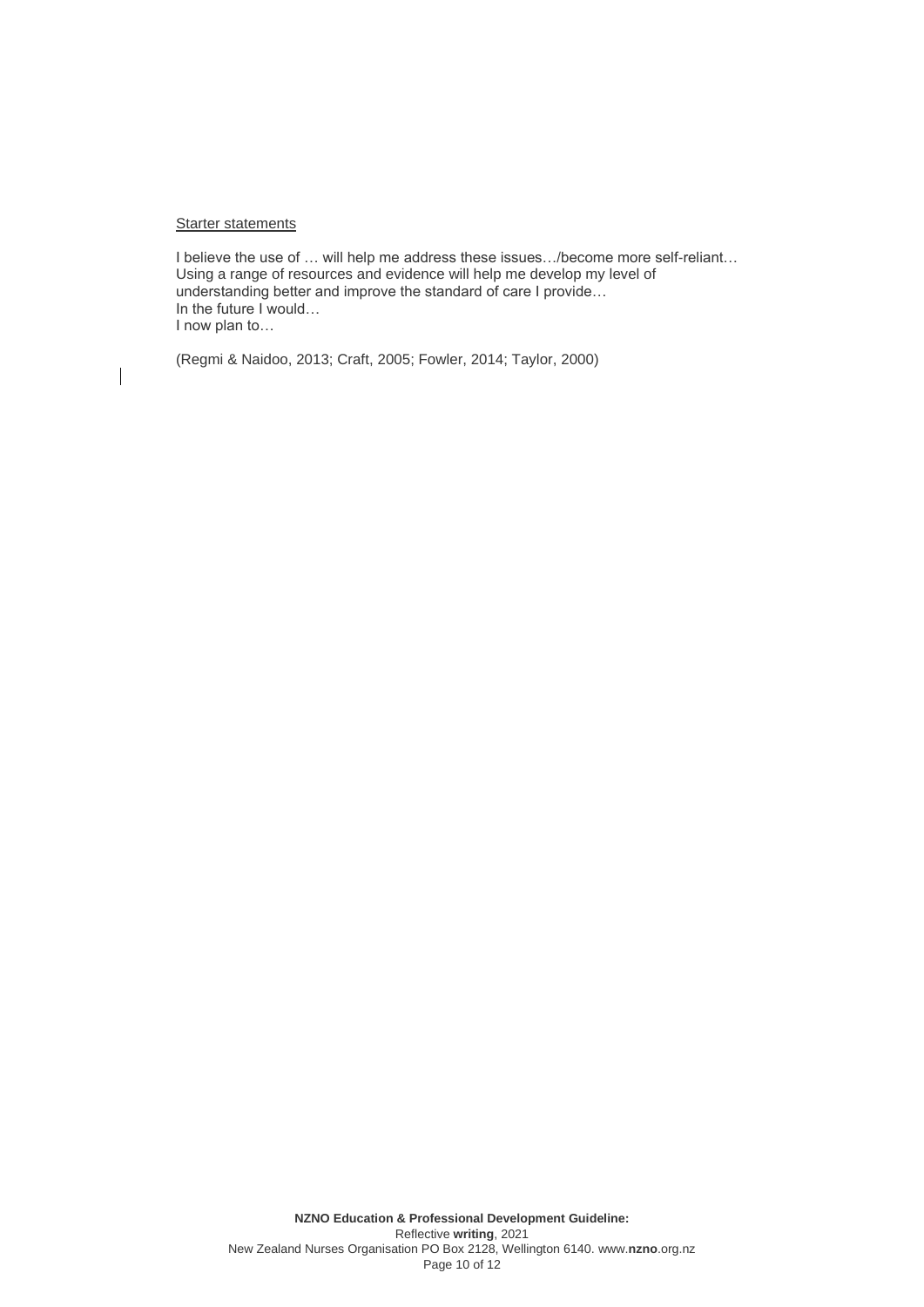# **Appendix 3**

An example of a reflection written following a medication incident in the workplace (with thanks to the contributor).

I am writing this reflection because of an incident that happened on the night of XXXX.

One of the residents, Mrs X, was put on the toilet by two carers. At this time, the syringe driver Mrs X was on dropped on the floor. One of the carers came to me and informed me of this. I went and looked at the syringe driver and found the case that surrounds the pump had loosened and was not locked anymore. I got the keys and locked the case again. I looked at the pump and cannot recall what was on the screen but reset the pump and it started to go again. The green light was going, and the pump was working again. I looked at the rate on the pump and it had changed. I knew something wasn't right, so I went to see another Registered Nurse who was still in the building from afternoon shift. I asked her if she could come and have a look at the pump. She agreed and came into the room and I asked her to look at the pump, I said the pump didn't look right to me and that the rate had changed. She said, "that it looked ok to her". We discussed that the rate may have changed, due to only having half the amount left in the syringe when it dropped, and that it may only need to be half the rate to infuse it. As she thought the pump was fine and working ok, I did not do anything further, other than check during the shift that the pump was working. I recorded this in the infusion chart. I did not record it four hourly as specified in the facility's policy but did check it twice during the shift and recorded this on the infusion chart.

When the incident was discovered and I was informed that the incident was of concern, I fully admitted to the mistake and took responsibility for what I had done. I realised my mistake and was open to doing any training or education to learn from this experience.

Since this incident, I have attended a syringe driver course, where I learnt a great deal about syringe drivers. I learnt that if a syringe driver is dropped, it should be stopped immediately and sent away for testing as the pump may malfunction if dropped. Possibly, that is what happened to the syringe driver in this incident. A new syringe driver should then be set up for that resident. I was told that if anything goes wrong with the syringe driver, it is best to stop the syringe driver and set up a new one and not to try and change the rate, or anything else on them.

# **Description** Assessment **Evaluation**